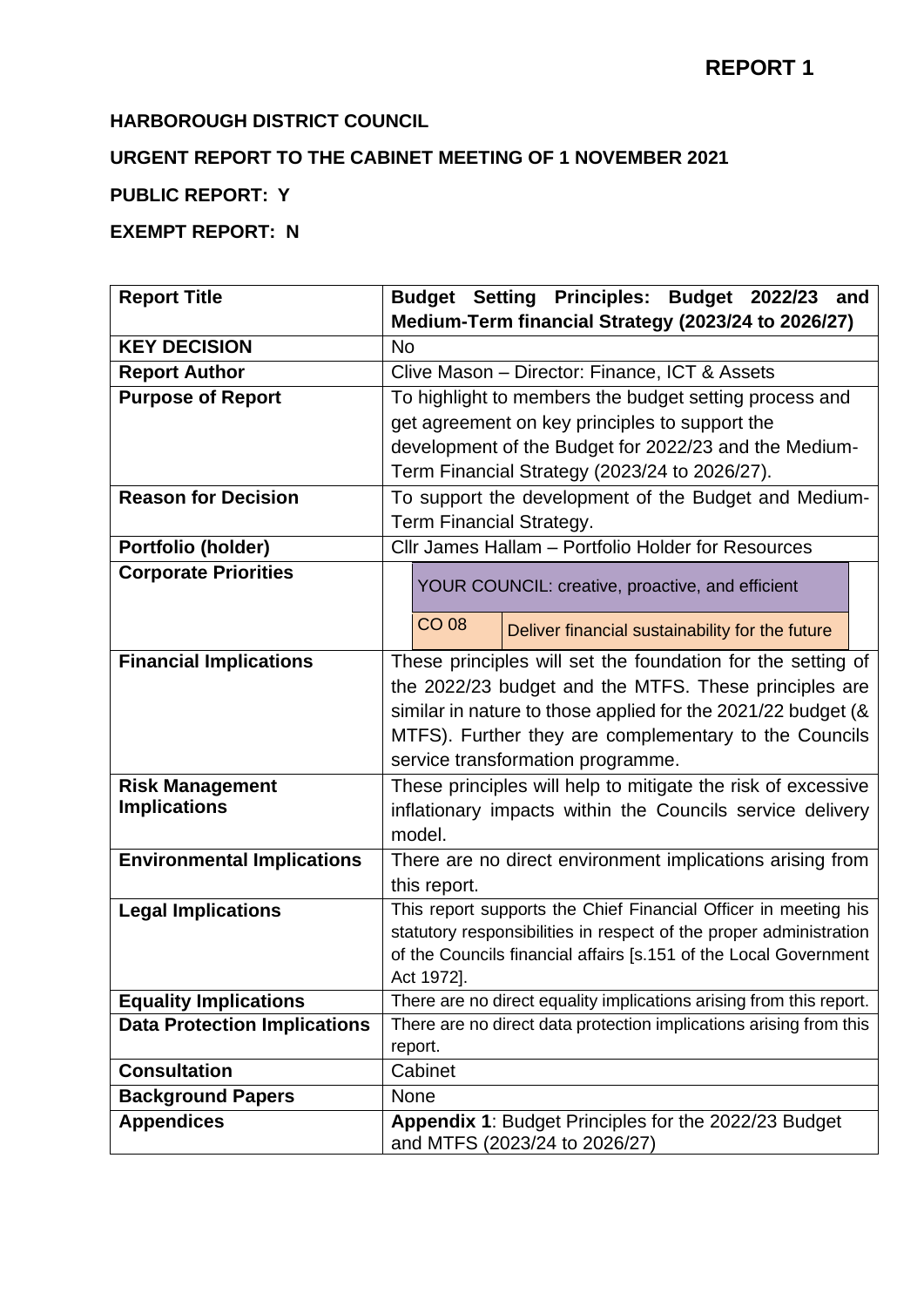# **REPORT 1**

| <b>Recommendation</b> | To approve the budget principles and definitions that are |
|-----------------------|-----------------------------------------------------------|
|                       | summarised in Appendix 1.                                 |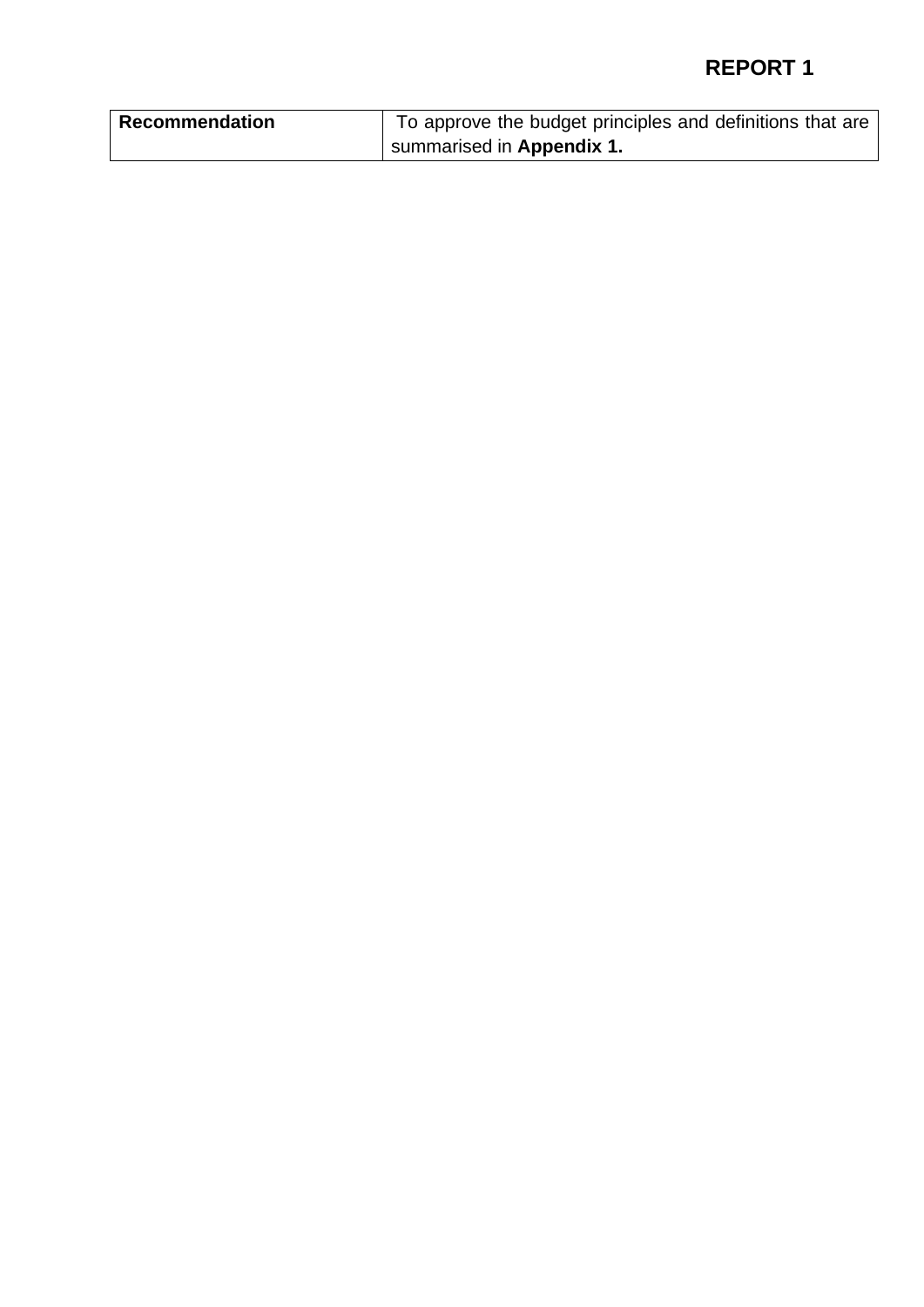#### **1 Introduction**

- 1.1 Over the summer of 2020, the Council recognised it faced a considerable financial challenge, and to meet this challenge it undertook a fundamental review of all services; known as Budget Challenge 2025 (the results of this programme were reported to Cabinet in September 2021).
- 1.2 In February 2021, the Council approved the 2021/22 budget and Medium-Term Financial Strategy (MTFS) (2022/23 to 2024/25); the key items of the budget and MTFS are as follows, for 2021/22:
	- net expenditure budget of £13.1m, increasing to £13.5m.
	- budget requirement of £13.8m, reducing to £10.9m by 2024/25.
	- gap of £1.9m, increasing to £2.6m by 2024/25.
- 1.3 To address the budge gap, over the past 12 months the Council has been undertaking a fundamental budget review (Budget Challenge 2025, BC25); this will generate savings of £9.5m over the current MTFS period. However, there are some significant, although unplanned budget pressures that are expected to impact on the Council over the MTFS period. These items are noted below and were reported to the September Cabient as part of the 2021/22 Quarter 1 Financial Performance Monitoring:
	- Impact of Leisure contract extension; additional resources approved by Council in April 2021.
	- Pay Award, which is expected to be above current budget estimates.

### **2. Strategic Budget Principles**

2.1 (A) and (B) below were the Strategic Budget principles that were agreed last year; it is proposed that for budget setting 2022/23 and the MTFS that these principles are again adopted.

### *Strategic Budget Principles:*

- *A. To maintain, within expected service constraints, service expenditure within the approved net expenditure envelope.*
- *B. To ensure that over the medium term, financial sustainability can be achieved.*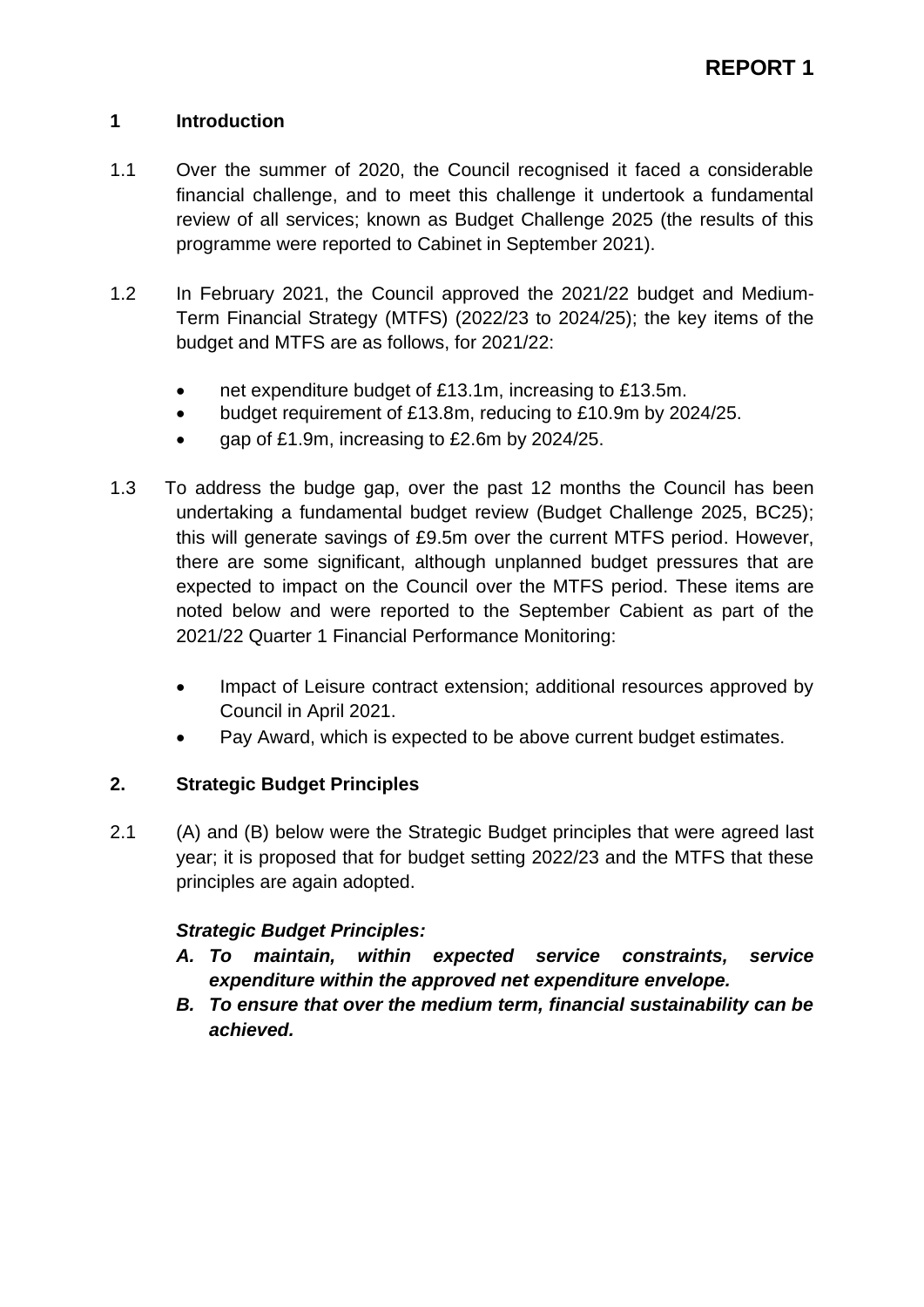#### 2.2 In respect of:

(A), this will be the "Updated Budget" that was reported to Cabinet in September as part of the Quarter 1 Financial Performance Monitoring.

(B), it is fair to acknowledge that this principle was a challenge when setting the 2021/22 budget & MTFS because the results of the BC25 programme were not then known. However, as reported to Cabinet in September, the MTFS, although updated for BC25 and the unplanned budget pressures (1.3) continues to show that financial sustainability over its duration remains a challenge without further significant service transformation. It is therefore fair to keep this principle because financial sustainability must be the Councils long-term aim.

2.3 Currently, members will recall that the MTFS covers 4 years; the budget setting year plus 3 subsequent years. To aid long-term financial planning, when members are asked to approve the 2022/23 budget & MTFS, they will see that the MTFS will be for 5-years; the budget setting year (2022/23) and 4 subsequent years (2023/24 to 2026/27) – this approach will enable the Council to take a longer-term view of its financial horizon.

#### **3 Budget Inflation & Growth**

3.1 In any budget setting process, it is necessary to set-out the inflation principles within which certain aspects of the budget will be set. Considering the financial challenge that the Council continues to face the inflation principles that will be applied for 2022/23, and over the MTFS period, will remain similarly "tight" as they were for this year. This "tighter" approach is necessary to help mitigate cost inflation and ensure that the limited financial resources available to the Council are used in the most effective way possible.

#### **Income**

- 3.2 **General Service Income**; it is recommended that all service income relating to fees and charges is again increased by the prevailing RPI rate for the October of the preceding year. As the October 2021 rate will not be known by the time of the Cabinet meeting; it is recommended that delegation be given to the Director; Finance, ICT and Assets to agree, in consultation with the Portfolio Holder for Finance once known. For 2021/22, the increase that was applied was 1.1%). The only exceptions to this standard application of RPI are:
	- **Car Parking pay & display tariffs and permits**; these were last increased in April 2021, and it was agreed that the next increase would be applied in 2023/24 (2 years) and then on a 2-year cycle thereafter i.e. 2026/27). Any future review would reflect the prevailing commercial and political considerations at that time; however, it is fair to reflect an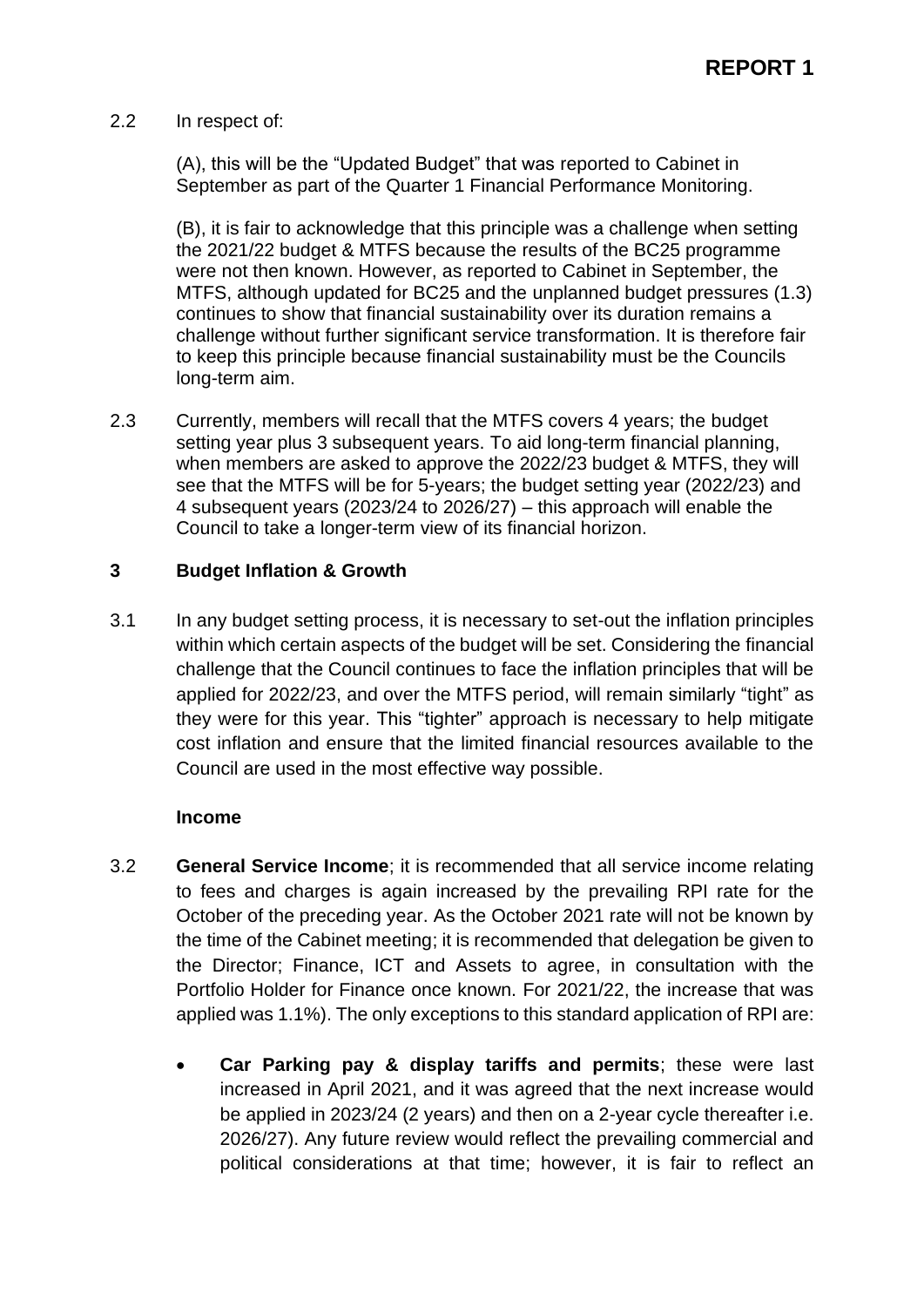increase in car park income in line with the 2-year review. Therefore, a proxy will be applied which is the same as the general service income RPI increase noted above.

• **the Garden Waste service**; the charges for this service were increased for 2021/22. However, it is essential that the principle of cost-neutrality is maintained; especially to ensure that there is equitable treatment between participating and non-participating residents. To achieve "equitability", it will be necessary for an annual review of charges to eb undertaken to ensure cost-neutrality is maintained.

## *Budget Principle (1)*

*General Service Income, to be increased by the RPI rate in the October before the year being budgeted for. The RPI rate to be agreed by the Director; Finance, ICT and Assets in consultation with the Portfolio Holder for Finance.*

*The only exception to the application of the RPI rate is in respect of:*

- *i. Car Parking pay & display tariffs and payments; whereby the general service income increase noted above will be applied in 2023/24 and 2025/26.*
- *ii. The Garden Waste service to be reviewed annually to ensure costneutrality between participating and non-participating residents.*

### **Costs**

- 3.3 **Pay Inflation**; the Council is part of the national local government paybargaining process. In respect of 2020/21 the current pay award was 2.75%.
- 3.3.1 The most recent expert advice in respect of current pay rises is showing the following:
	- Willis Towers Watson (advisory, insurance and risk management) indicated in December 2020 that for 2021, the average pay rise in the private sector is 2.4%.
	- the Office of National Statistics in February 2021 (published May 2021) were indicating that,
		- o Current average pay growth rates for all sectors are being affected upwards by a fall in the number and proportion of lower-paid jobs compared with before the coronavirus (COVID-19) pandemic; it is estimated the net impact of recent job losses is to increase the estimate of average pay by approximately 1.9% - suggesting an underlying wage growth of around 2.5% for total and regular pay.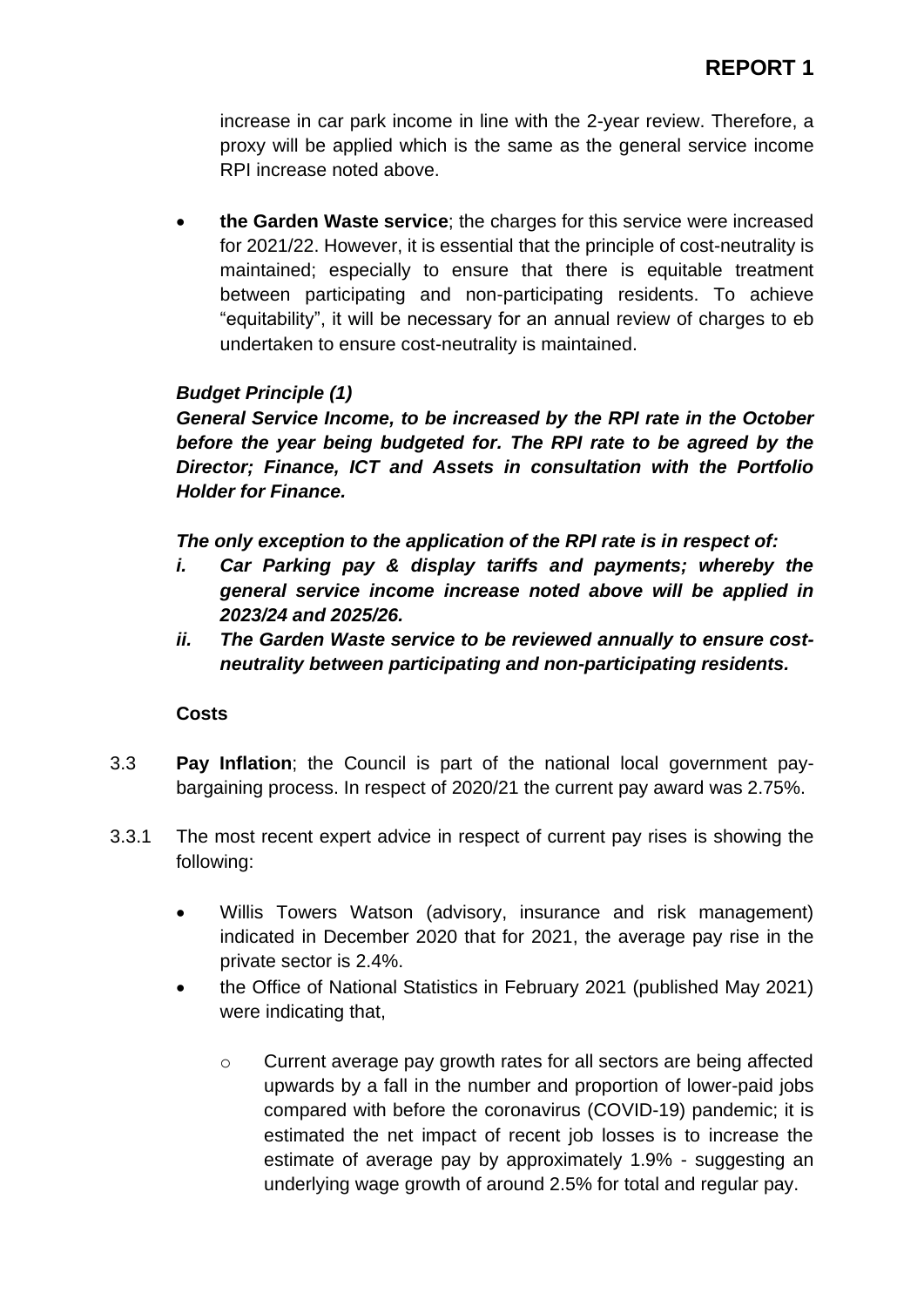# **REPORT 1**

o Average pay growth for the private sector was 4.3% for total pay and 4.1% for regular pay. As per the graph below; the large increase in public sector pay growth was mainly accounted for by a strong growth in the health and social work industry (5.6%).



Source: Office for National Statistics - Monthly Wages and Salaries Survey

- 3.3.2 In the 2020 Autumn Statement the Chancellor had indicated that he would restrict public sector pay for 2021/22 to 0%; however, following national paybargaining the employers have currently offered 1.75%. Following consultation with the Service Manager for Human Resources and reflecting on the current expert advice, the following are the recommended pay increases for each year of the MTFS. If however, the eventual pay-award is greater than 1.75% this will be adjusted at either the draft or final budget approval stage.
	- 2022/23, it is recommended that pay inflation matches the current employers final offer for 2021/22; 1.75%,
	- 2023/24 and 2024/25, increased to 2%, and
	- 2025/26 and 2026/27, increasing to 2.5%.

### *Budget Principle (2)*

# *Pay Inflation: to be increased 1.75% for 2022/23, increasing to 2% for the following 2 years and then increasing to 2.5% for the remaining 2 years of the MTFS.*

- 3.4 **Pay Oncosts**; as an employer the Council is required to charge oncosts for National Insurance and Pension. In respect of:
	- National Insurance this is set nationally and for budgeting purposes a standard rate of *circ 15%* is used. This reflects the current 13.8% + 1.25%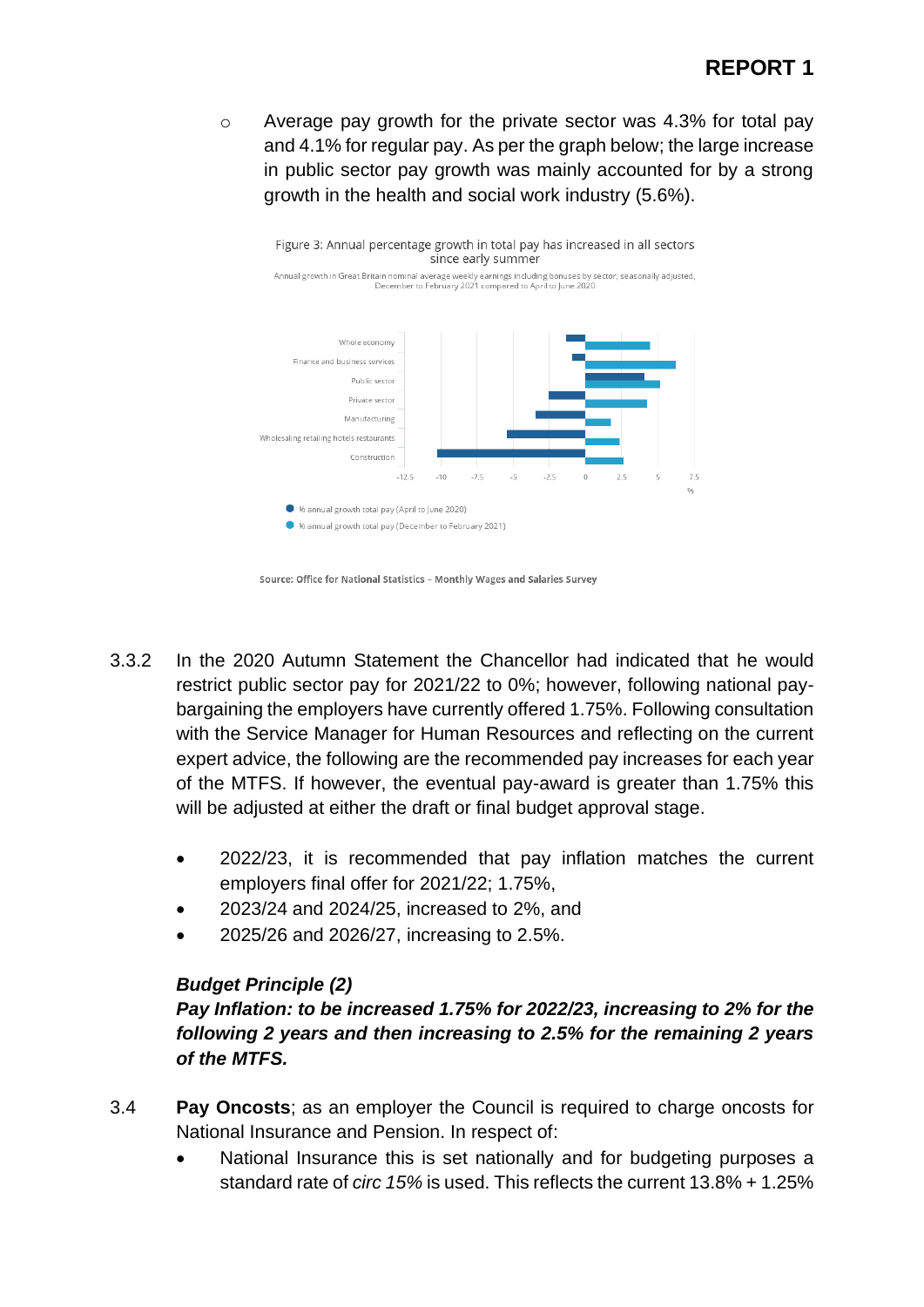NIC Levy in respect of Social Care announced by the government in September.

• Pensions, the Council is part of the Leicestershire Local Government Pension Scheme and 2022/23 will be the second year of the triennial valuation period; the employers oncost rate is 31.4%.

It is recommended that both the National Insurance and Pension oncosts rates are applied for next year and over the MTFS period.

## *Budget Principle (3)*

## *Pay Oncosts: National Insurance and Pensions Oncosts to be circ 15% and 31.4% respectively for 2022/23 and for each year of the MTFS.*

3.5 **Vacancy Factor**; the Council includes a Vacancy Factor (VR) within its budget, and they are a standard means of embedding savings within the salaries budget by reflecting the time between a "Leaver" leaving and a "New Starter" starting. Currently VR the stands at £120k and was established based on an accepted "rule of thumb". Evaluation of the VR for the previous two years has shown that, for those posts that were vacant and not occupied by temporary/interim staff, the saving for each year exceeded the VR (2020/21: 202%; 2019/20: 579%). It is therefore considered that the VR can be increased and based on previous years an increase of 50% would be fair i.e. to £180k.

# *Budget Principle (4) Vacancy Factor: to increase the vacancy factor by 50% to £180k.*

- 3.6 **General Service Inflation**; for the first-time last year, the Council set a general service inflation rate 0%. A 0% rate introduces direct cost-control within the Councils service budget; this effectively means that services will have to meet service-related contractual inflation from within their approved budgets.
- 3.7 However, as per the current MTFS, the only exception to the 0% general service inflation rate was the FCC contract whereby for the current contract, contractual inflation is included. This is because:
	- the waste contract it is a financially significant cost to the Council. For 2021/22, this is £4.7m; 19.3% of the Councils gross expenditure; it is therefore essential that the cost of the contract remains structurally integral to the Councils overall budget including contracted inflation which prior to 2021/22 was averaging £137k per annum, and from 2022/23 will be averaging £81k per annum.
	- it is an outsourced "direct-services" contract providing a key service to the Councils entire residential community.
- 3.8 Members should note that from 2025/26 the Council will be required to let a new environmental contract. In respect of the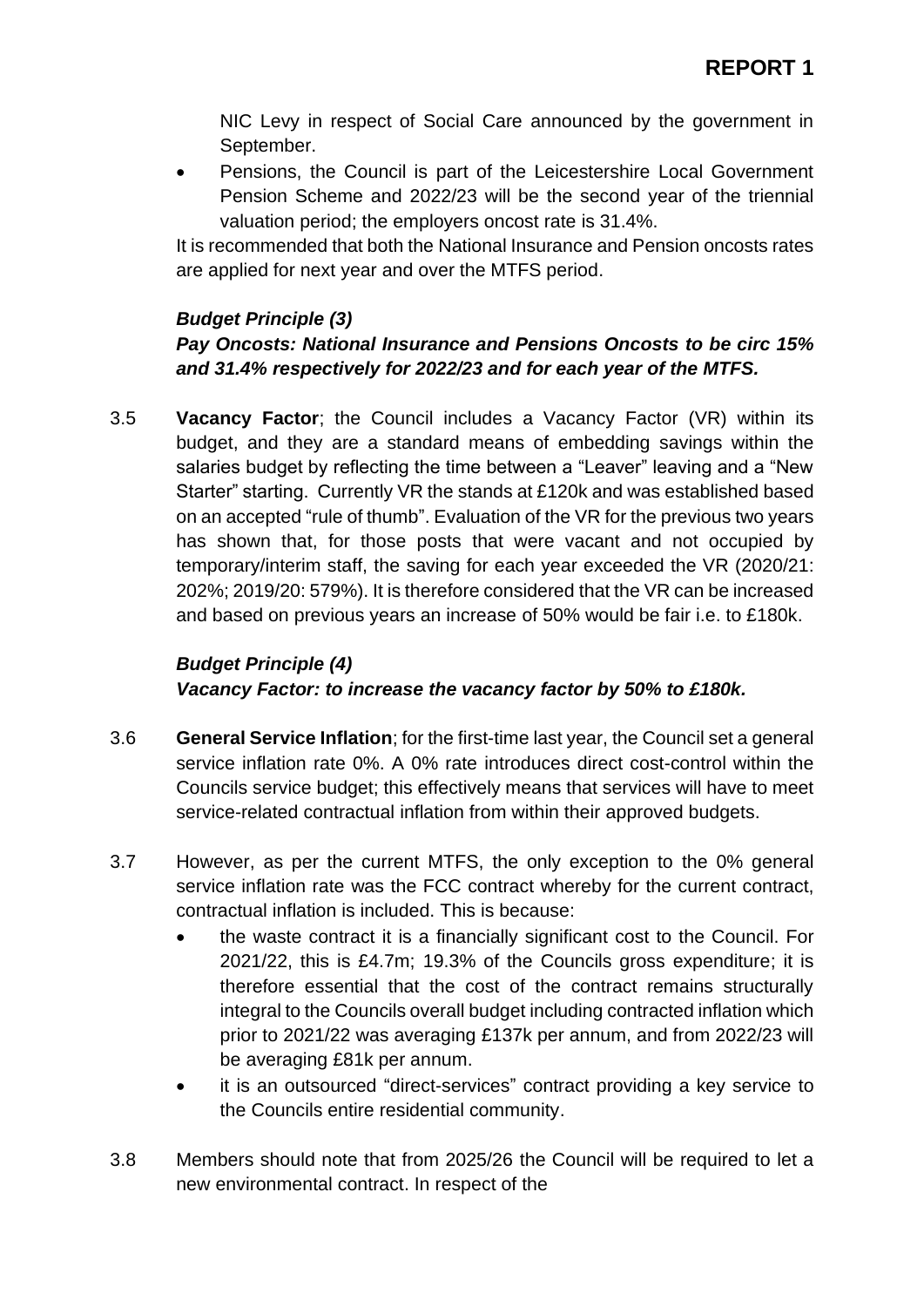- a) Revenue budget, it is recommended that for the new contract:
	- i) the current environment contract estimate, as at 2024/25 is inflated by the average of the inflation increases over the duration of the current FCC for each year of the MTFS.
	- ii) A 5% cost escalator is added to the evaluated annual cost to reflect the potential costs associated with the government's potential changes to future waste collection.
- b) Capital Programme, at this time the Council does not have its own depot from which any relet service can be based. Consequently, this could potentially pose a significant "cost risk" to the Council if a depot is not acquired in time for the contract relet. To mitigate this risk, it is recommended that within the next capital programme and estimate for depot redevelopment is included. This will also include associated revenue financing costs; Minimum Revenue Provision(MRP). The inclusion of MRP will not only recognise the revenue cost associated with financing a new depot, but it will also mitigate against the potential cost risk if the Council is not able to acquire a new depot and has to include additional within its own budget to meet any such liability of a new provider.

### *Budget Principle (5)*

### *General Service Inflation to be set at 0%, except for:*

- **i)** *the current FCC Contract which will be increased in line with contractual inflationary commitments.*
- **ii)** *the new environmental contract from 2025/26 onwards:*
	- *The annual cost to be based on the current 2024/25 environmental contract cost; inflated annually by the average inflation rate of the current contract.*
	- *An additional 5% cost escalator to reflect the potential cost of the government's changes to waste collection.*
	- *The capital programme to include an estimate for a new depot; including associated MRP costs.*
- 3.9 **General Service Growth**; the assumption is that there will not be any general service growth over the medium term. The only permitted growth will be:
	- i) that approved via the BC25 process,
	- ii) any subsequent transformation programme, and
	- iii) items approved separately by Council.

*In respect of (i) and (ii), both will either have net annual revenue savings and/or a net invest-to-save over the MTFS period. Where posts are regraded that*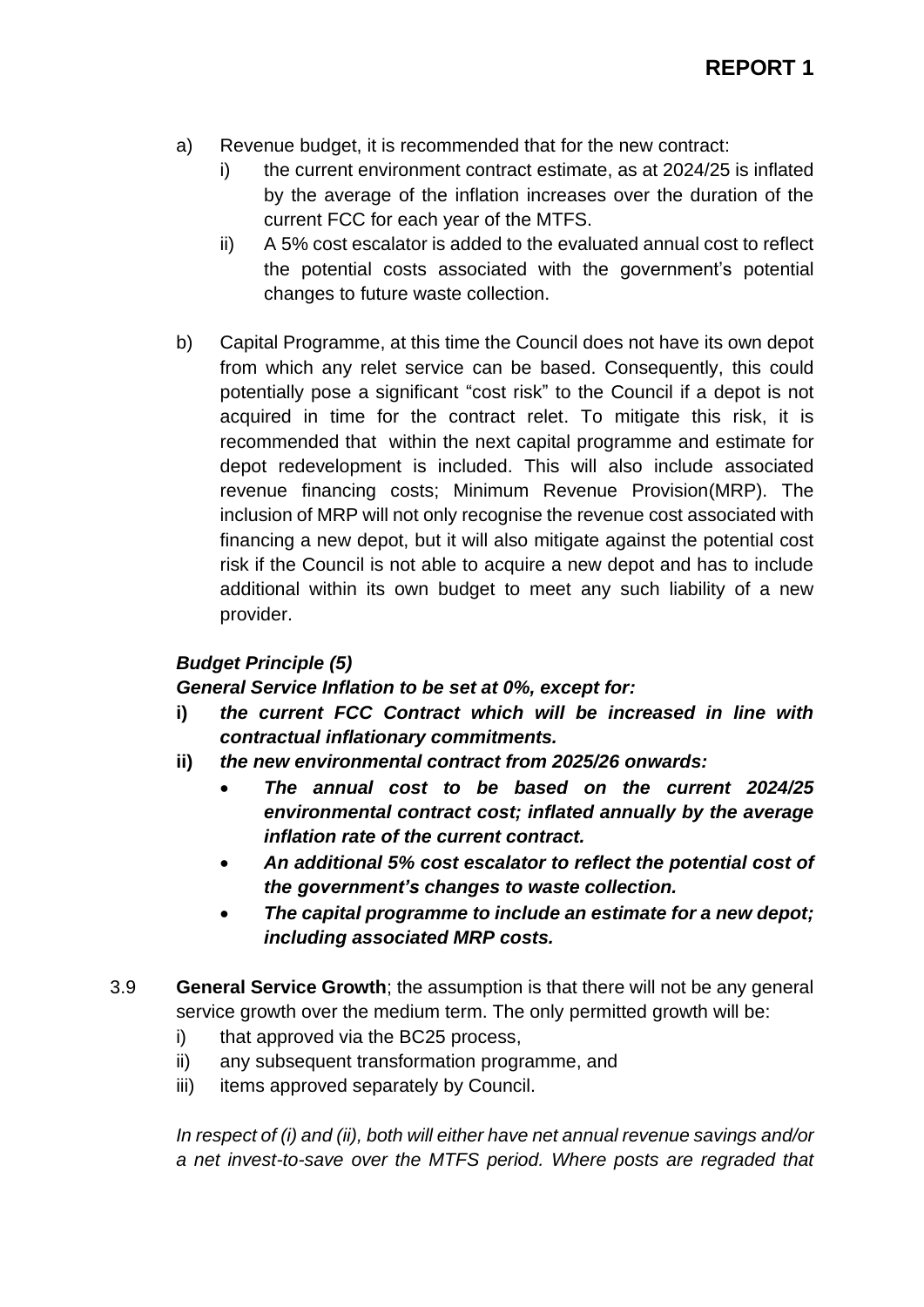*result in a higher grade, then savings elsewhere need to be made to finance the wage growth.*

In addition,

## *Budget Principle (6)*

*General Service Growth; there will not be any general service growth, except where:*

- **i)** *growth has been permitted via the Budget Challenge 2025 process, any subsequent transformation programme or that which has been approved separately by Council.*
- **ii)** *where costs must increase (i.e. due to post regrading's), savings elsewhere will be required to neutralise the additional cost.*

## **Non-Service Funding & Related Indices**

- 3.10 **Non-Domestic Rates** (NDR, or Business Rates); the Council is currently part of the Leicestershire Business Rates Pool (LBRP) and up to March 2020, the total contributions to the to LBRP are £33.8m; of which £31.8m has been allocated for investment across Leicestershire. Of this, approximately:
	- £8.2m (24%) relates to receipts from the Harborough area that would otherwise have been paid over to the government (this is based on the pooling arrangement since 2015/16).
	- £1.6m (21%) of the District allocations has been allocated to the Harborough area for investment *(NB. £1.6m represents 7% of total contributions, but the LBRP would not exist if Leicester City and Leicestershire County Councils, as "Top-Up" authorities were not part of the LBRP)*.
- 3.11 Currently, the Rates Pool allocation arrangement is being reviewed and receipts from 2020/21 are yet to be distributed. At this time no estimate of future receipts will be included in the budget, MTFS or capital programme.
- 3.12 However, in respect of the Councils own NDR, it is recommended that the Council continues with its prudent approach of budgeting for NDR receipts at previous year's budget levels, with any increases only based on:
	- known commercial developments that will deliver "certain" NDR growth within the MTFS period, and
	- the governments annually set NDR multiplier (this will not be known until the provisional financial settlement is announced later in the year).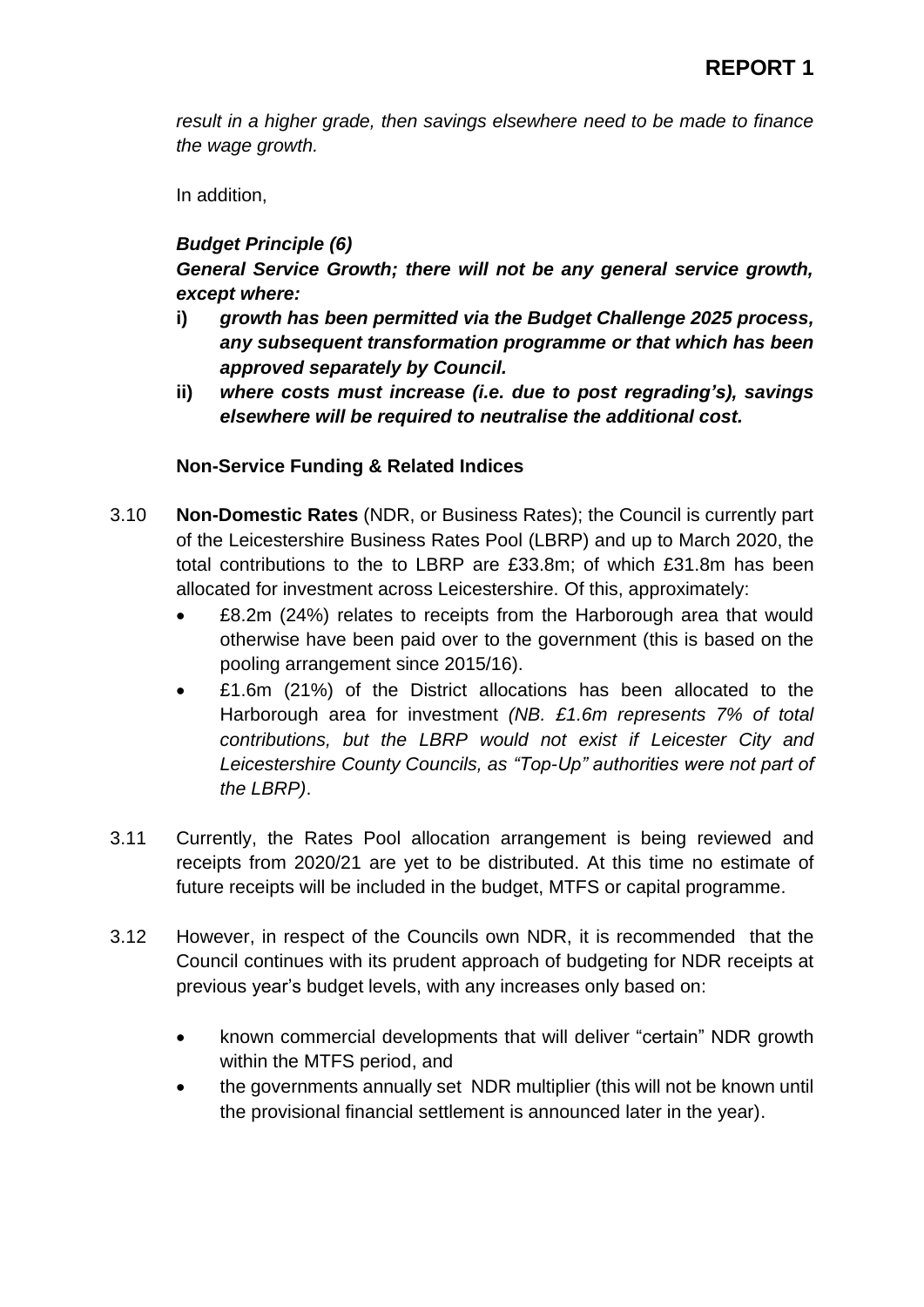*The reason for this prudent approach is so that it provides a more stable stream of funding from which the Council can deliver services sustainably over the medium-term.*

#### *Budget Principle (7) Non-Domestic Rates:*

- **i)** *future receipts from the Leicestershire Rates Pool will not be included in the budget, MTFS or capital programme.*
- **ii)** *only known commercial developments that will deliver "certain" NDR growth.*
- **iii)** *the NDR income stream will be inflated by the government's stipulated multiplier.*
- 3.13 **New Homes Bonus** (NHB); for 2021/22 the Council committed to start to remove NHB from its base budget.
- 3.14 It is likely that local government will see a further one-year settlement, if this is the case then the following is proposed (this replicates the NHB approach included in the current MTFS):

# *Budget Principle (8)*

## *New Homes Bonus:*

- **i)** *Any one-year allocation is allocated to earmarked reserves; 33% to Community, Economic & Infrastructure, 67% to Commercial Investment.*
- **ii)** *Previous legacy payments; 50% allocated to the Commercial Investment earmarked reserve and the balance to remain within the base.*

# **Fair Funding**

3.15 Fair Funding (FF) is a government led initiative to develop a new funding formula. Its intention is to rebase local government funding to enable a more equitable distribution of centrally allocated funds; primarily via the business rates system. It is anticipated that FF will have a negative impact on the southern and midlands councils and current modelling is showing a worsening funding settlement over the medium-term. In addition, it is expected that the government will "reset" the NDR baseline; this will remove some of the "growth" currently within the Councils NDR receipts. However, because of the coronavirus pandemic the government had originally planned to delay FF until 2022/23; but now it is expected that it will be later. In anticipation of a potential negative FF impact, it is recommended to again include a prudent "negative funding adjustment", based on current MTFS amounts but increased by 15% per annum: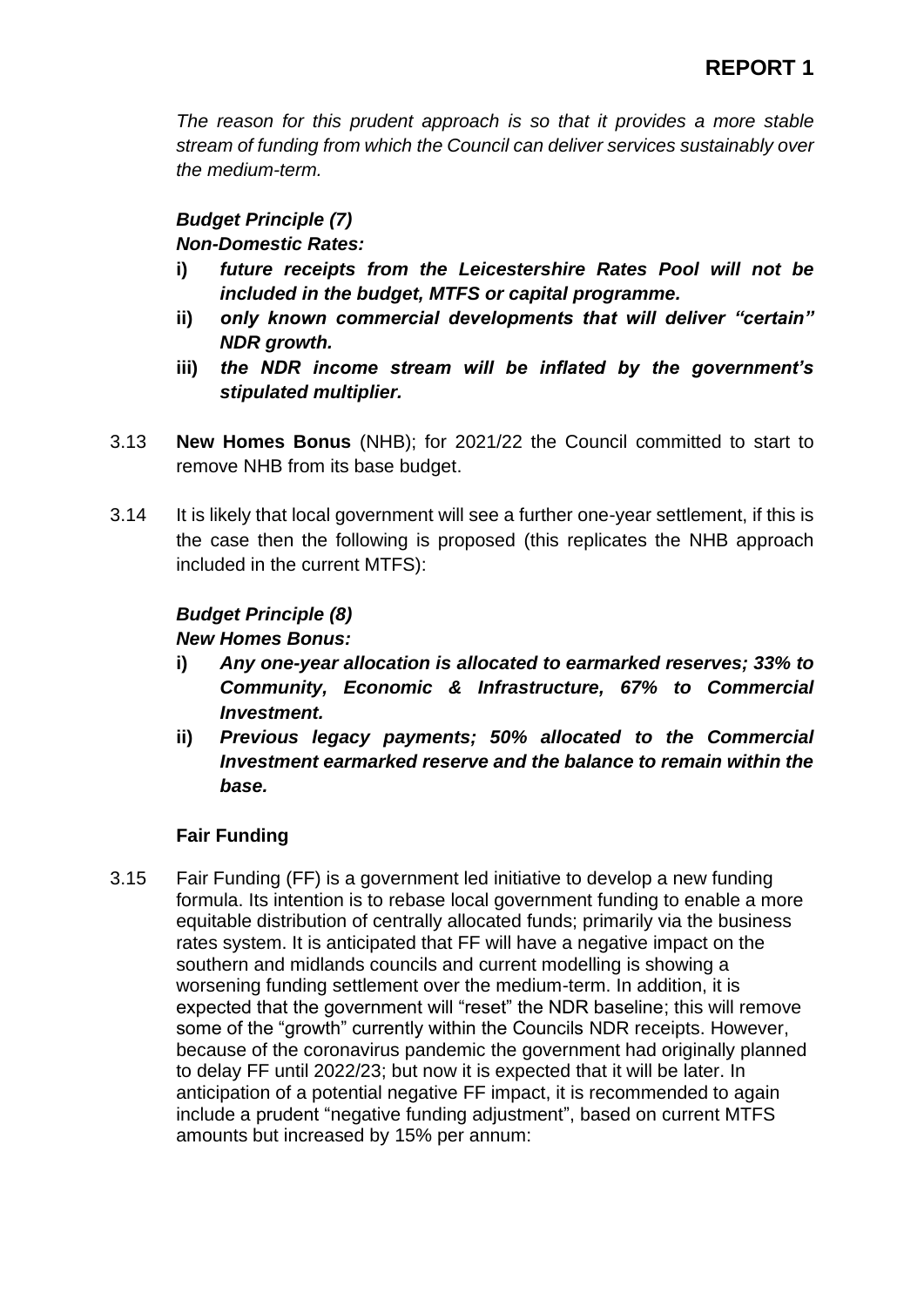- 2022/23 £ 99k (£ 86k+15%)
- 2023/24 £198k
- 2024/25 £297k
- 2025/26 £396k
- 2026/27 £495k

### *Budget Principle (9)*

#### *Fair Funding:*

*To help mitigate the future impact of Fair Funding (& the NDR "reset"), to include a negative funding stream of £99k, 2022/23; £198k, 2023/24; £297k, 2024/25; £396k, 2025/26; £495k, 2026/27).*

### **Collection Fund (Surplus)/Deficit**

- 3.16 In January each year the Council is required to calculate its estimated share of the Collection Fund as at the forthcoming 31st March. If it is a surplus, this increases the funding available to the Council, but if it is a deficit this is an additional funding pressure.
- 3.17 As a consequence of Covid-19, the Council is currently modelling a Collection Fund deficit of £804k for the next 2 years; partially financed from government support of £503k per annum. However, a definitive surplus or deficit cannot be calculated until January due to the inbuilt volatility within the Collection Fund account (i.e. an individual or business's ability to pay).

# *Budget Principle (10)*

*Collection Fund (Surplus)/Deficit: The Council will spread any forecast 31st March 2021 Collection Fund Deficit in line with legislation.* 

### **Council Tax Base**

3.18 The Local Government Finance Act 1992, as amended, requires the Council to fix the Council Tax base for 2022/23 between 1 December 2021 and 31 January 2022. The calculation will be prepared in accordance with the Regulations 'Local Authorities (Calculation of Council Tax Base) Regulations 2012 (SI: 2012/2914)' which came into force on 30 November 2012, to enable local authorities to calculate the tax base for the financial year 2022/23. The Council Tax Base is defined as the number of Band D equivalent properties in a local authority's area. An authority's tax base is considered when it calculates its council tax. It is calculated by adding together the "relevant amounts" (the number of dwellings) for each valuation band then multiplying the result by the Council's estimate of its collection rate for the year (this collection rate will reflect past rates and estimated of bad debt). For 2021/22 there was an overall increase in the council tax base, although some individual parishes tax bases did decrease. However, there was a significant increase in the irrecoverable rate due to the Coronavirus Pandemic (increased from 1% to 2%); at this time it is proposed that, subject to modelling, a 2% irrecoverable rate is applied for 2022/23.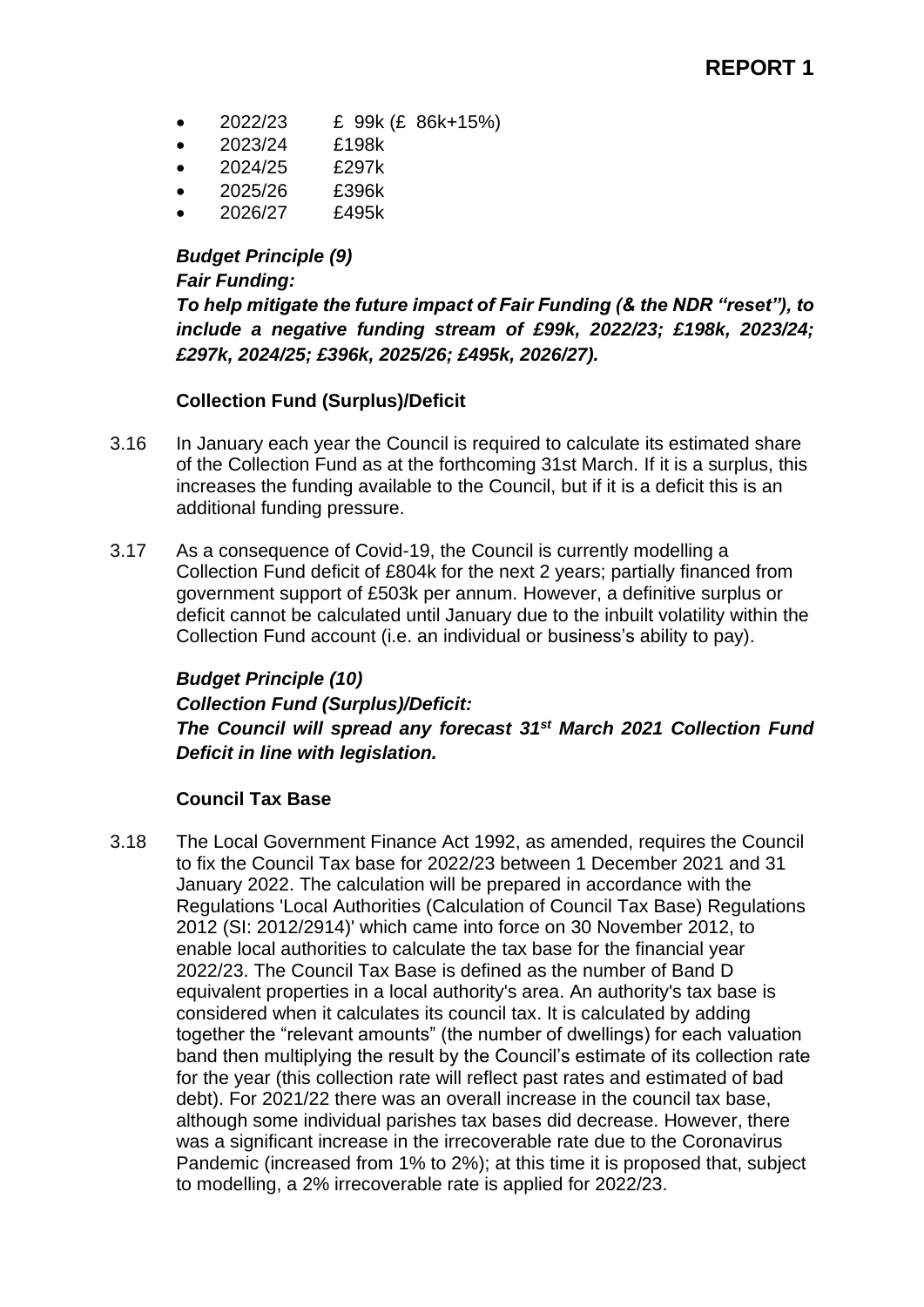*Budget Principle (11) Council Tax Base: Subject to modelling, an irrecoverable rate of 2% is applied when the Council Tax Base is calculated prior to budget setting.*

#### **General Budget Definitions**

- 3.19 Having prepared the budget last year, some "definitions" of aspects of the budget is necessary to aid understanding and its operation:
	- 1) The **Budget** is for the year that the Council Tax is set and a commitment of resource allocation. It includes the following revenue items:
		- net service expenditure,
		- capital financing (otherwise known as minimum revenue provision; MRP),
		- reserve contributions,
		- grants,
		- collection fund surplus, and
		- council tax but for only the year that the Council Tax is being set.
	- 2) The **Medium-Term Financial Strategy (MTFS)** shows an intention to future years resource allocations. The duration of the MTFS is for the 4 years following the Budget year.
	- 3) The **Capital Programme** includes the gross capital expenditure and sources of finance and covers both the budget year and the duration of the MTFS.
	- 4) The Budget, MTFS and Capital Programme are **'organic' plans** for spending and can flex to reflect current and future financial commitments. However, there is the statutory requirement to deliver a balanced budget. Where during the year it is established that there will be an increase in service net expenditure and/or reductions in grant, NDR or Council Tax; this "net excess budget position" (underachievement of budget) can only be financed by a higher than planned increase in the General Fund (Unallocated) reserve allocation (the opposite is true where there is a "net reduction in the budget position" i.e. overachievement of budget). Such allocations will be reported to Cabinet and Scrutiny as part of the routine quarterly financial performance monitoring process.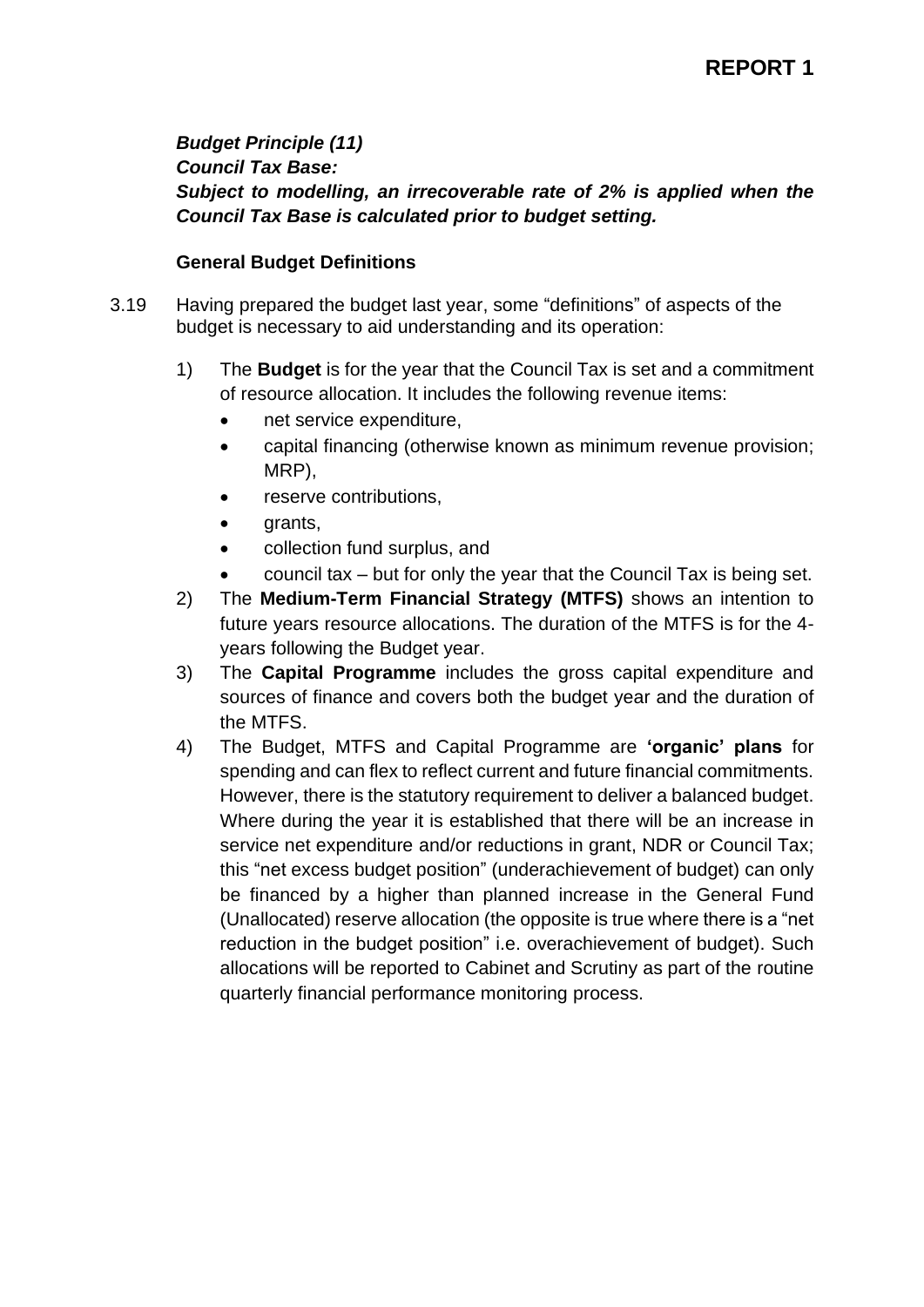**Appendix 1**

# **Budget Principles for the 2022/23 Budget and MTFS (2023/24 to 2026/27)**

| Report                                          | <b>Budget Principles and Definition</b>                               |                                                                                   |  |  |
|-------------------------------------------------|-----------------------------------------------------------------------|-----------------------------------------------------------------------------------|--|--|
| Paragraph                                       |                                                                       |                                                                                   |  |  |
| <b>Reference</b>                                |                                                                       |                                                                                   |  |  |
|                                                 |                                                                       | <b>Strategic Budget Principles:</b>                                               |  |  |
| 2.1                                             | $\mathsf{A}$                                                          | To maintain, within expected service constraints, service                         |  |  |
|                                                 |                                                                       | expenditure within the approved net expenditure envelope.                         |  |  |
| 2.2                                             | B                                                                     | To ensure that over the medium term, financial sustainability can<br>be achieved. |  |  |
| <b>Service and Corporate Budget Principles:</b> |                                                                       |                                                                                   |  |  |
| 3.2                                             | <b>General Service Income</b> to be increased by the RPI rate in<br>1 |                                                                                   |  |  |
|                                                 |                                                                       | the October before the year being budgeted for. The RPI rate to                   |  |  |
|                                                 |                                                                       | be agreed by the Director; Finance, ICT and Assets in                             |  |  |
|                                                 |                                                                       |                                                                                   |  |  |
|                                                 |                                                                       | consultation with the Portfolio Holder for Finance.                               |  |  |
|                                                 |                                                                       |                                                                                   |  |  |
|                                                 |                                                                       | The only exception to the application of the RPI rate is in respect               |  |  |
|                                                 |                                                                       | of:                                                                               |  |  |
|                                                 |                                                                       | Car Parking pay & display tariffs and payments; whereby<br>i.                     |  |  |
|                                                 |                                                                       | the general service income increase noted above will be                           |  |  |
|                                                 |                                                                       | applied in 2023/24 and 2025/26.                                                   |  |  |
|                                                 |                                                                       | The Garden Waste service to be reviewed annually to<br>ii.                        |  |  |
|                                                 |                                                                       | ensure cost-neutrality between participating and non-                             |  |  |
|                                                 |                                                                       | participating residents.                                                          |  |  |
|                                                 |                                                                       |                                                                                   |  |  |
| 3.3                                             | 2                                                                     | Pay Inflationto be increased 1.75% for 2022/23, increasing to                     |  |  |
|                                                 |                                                                       | 2% for the following 2 years and then increasing to 2.5% for the                  |  |  |
|                                                 |                                                                       | remaining 2 years of the MTFS.                                                    |  |  |
|                                                 |                                                                       |                                                                                   |  |  |
| 3.4                                             | 3                                                                     | <b>Pay Oncosts National Insurance and Pensions Oncosts to be</b>                  |  |  |
|                                                 |                                                                       | circa 15% and 31.4% respectively for 2022/23 and for each year                    |  |  |
|                                                 |                                                                       | of the MTFS.                                                                      |  |  |
|                                                 |                                                                       |                                                                                   |  |  |
| 3.5                                             | 4                                                                     | Vacancy Factorto increase the vacancy factor by 50% to                            |  |  |
|                                                 |                                                                       | £180k.                                                                            |  |  |
| 3.8                                             | 5                                                                     | <b>General Service Inflationto be set at 0%, except for:</b>                      |  |  |
|                                                 |                                                                       | the current FCC Contract which will be increased in line<br>i.                    |  |  |
|                                                 |                                                                       | with contractual inflationary commitments.                                        |  |  |
|                                                 |                                                                       | in respect of a new environmental contract from 2025/26<br>ii.                    |  |  |
|                                                 |                                                                       | onwards:                                                                          |  |  |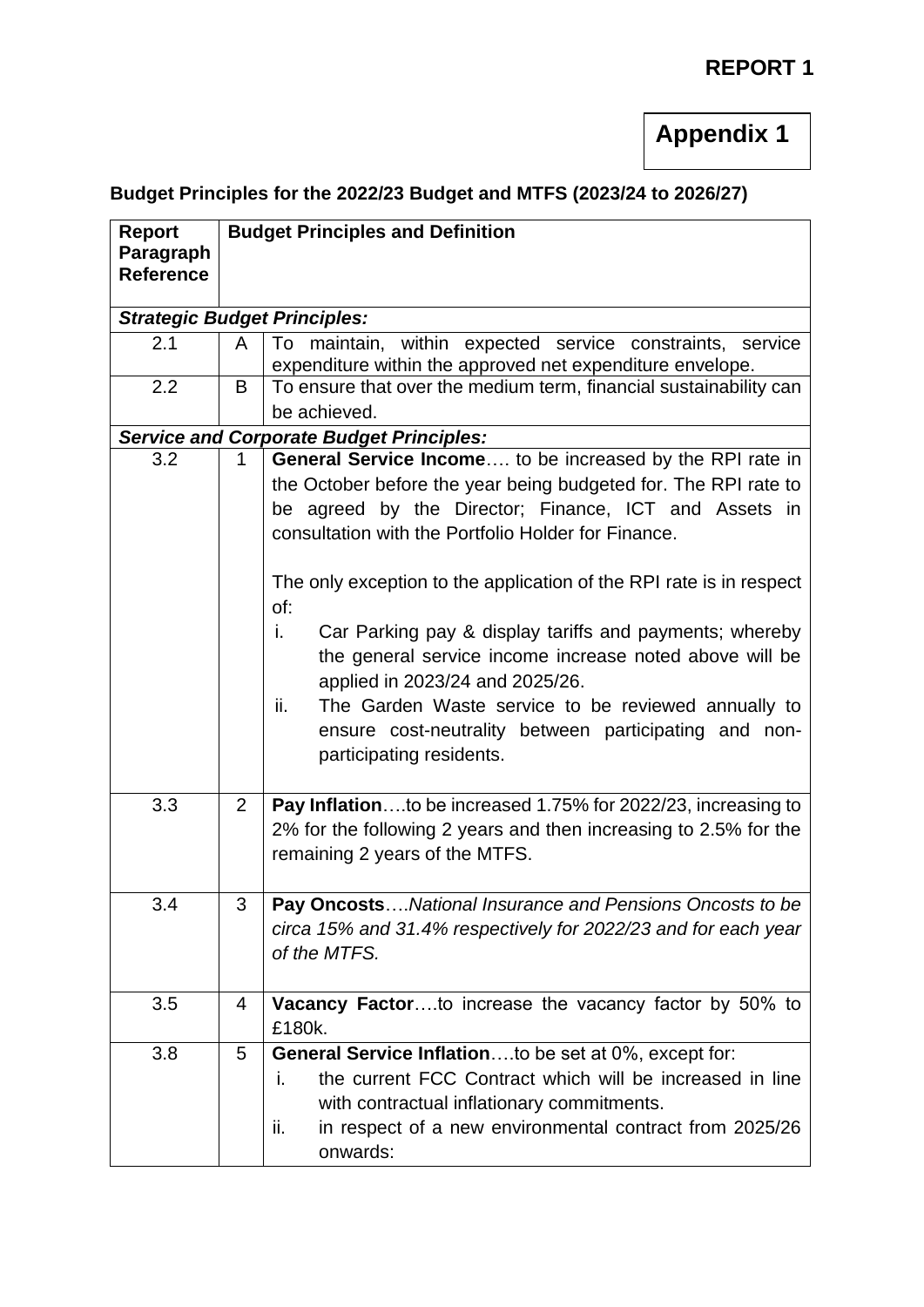|              |                | The annual cost to be based on the current 2024/25<br>environmental contract cost; inflated annually by the<br>average inflation rate of the current contract.<br>An additional 5% cost escalator to reflect the potential cost<br>of the governments changes to waste collection.<br>The capital programme to include an estimate for a new<br>depot; including associated MRP costs.                                                                                             |
|--------------|----------------|------------------------------------------------------------------------------------------------------------------------------------------------------------------------------------------------------------------------------------------------------------------------------------------------------------------------------------------------------------------------------------------------------------------------------------------------------------------------------------|
| 3.9          | 6              | General Service Growththere will not be any general service<br>growth, except where:<br>growth has been permitted via the Budget Challenge<br>i.<br>2025<br>subsequent<br>transformation<br>process,<br>any<br>programme or that which has been approved separately<br>by Council.<br>ii.<br>where costs must increase (i.e. due to post regrading's),<br>savings elsewhere will be required to neutralise the<br>additional cost.                                                 |
| 3.12         | $\overline{7}$ | <b>Non-Domestic Rates:</b><br>future receipts from the Leicestershire Rates Pool will<br>i.<br>not be included in the budget, MTFS or capital<br>programme.<br>ii.<br>only known commercial developments that will deliver<br>"certain" NDR growth.<br>iii.<br>the NDR income stream will be inflated by the<br>government's stipulated multiplier.                                                                                                                                |
| 3.14<br>3.15 | 8<br>9         | <b>New Homes Bonus:</b><br>Any one-year allocation is allocated to earmarked reserves;<br>i.<br>33% to Community, Economic & Infrastructure, 67% to<br>Commercial Investment.<br>Previous legacy payments; 50%<br>allocated<br>the<br>ii.<br>to<br>Commercial Investment earmarked reserve and<br>the<br>balance to remain within the base<br>Fair Fundingto help mitigate the future impact of Fair Funding<br>(& the NDR "reset"), to include a negative funding stream of £99k, |
|              |                | 2022/23; £198k, 2023/24; £297k, 2024/25; £396k, 2025/26;<br>£495k, 2026/27).                                                                                                                                                                                                                                                                                                                                                                                                       |
| 3.17         | 10             | <b>Collection Fund (Surplus)/DeficitThe Council will spread</b><br>any forecast 31 <sup>st</sup> March 2021 Collection Fund Deficit in line with<br>legislation.                                                                                                                                                                                                                                                                                                                   |
| 3.18         | 11             | <b>Council Tax Base:</b> subject to modelling, an irrecoverable rate of<br>2% is applied when the Council Tax Base is calculated prior to<br>budget setting.                                                                                                                                                                                                                                                                                                                       |